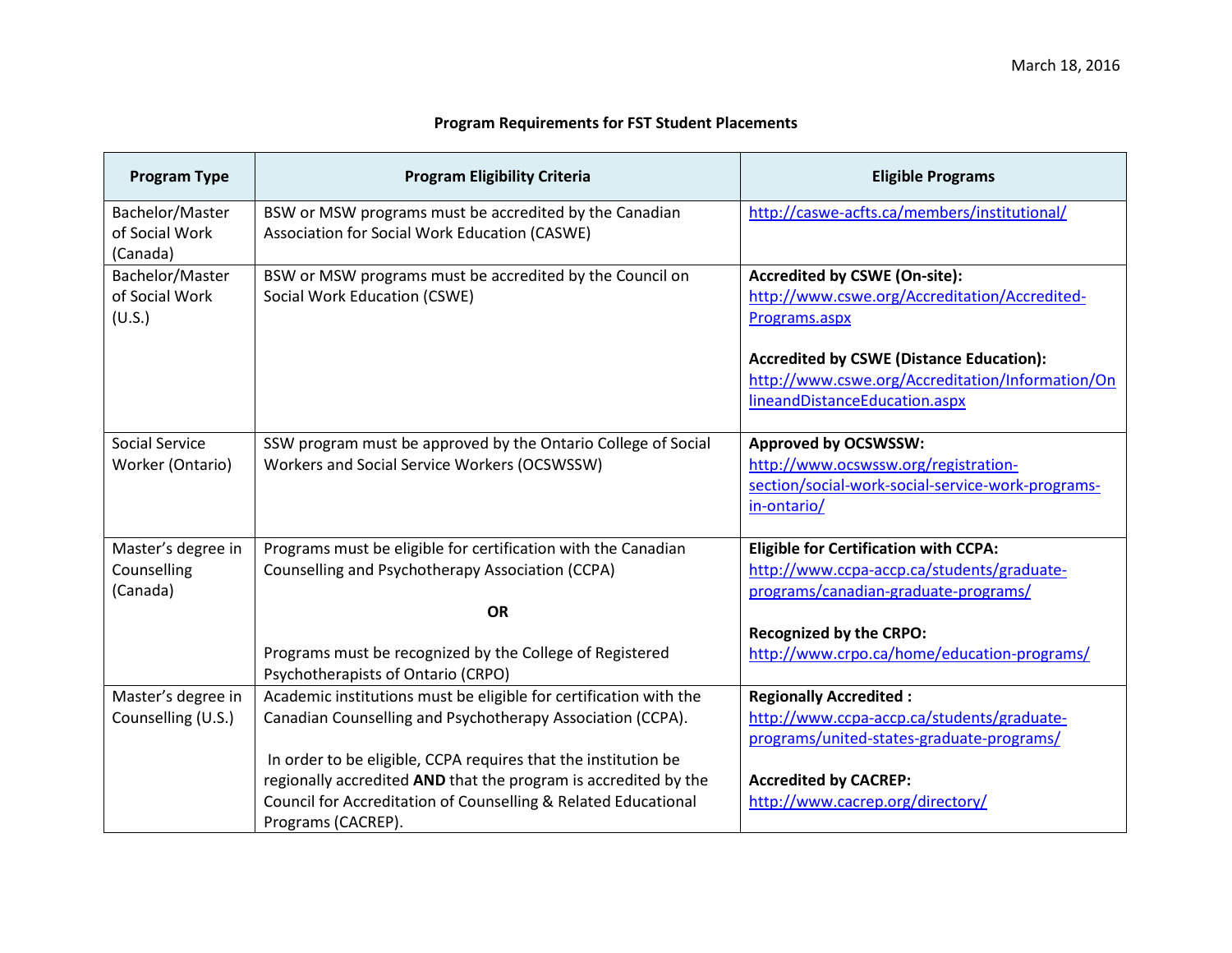| <b>Program Type</b>      | <b>Program Eligibility Criteria</b>                            | <b>Eligible Programs</b>                             |
|--------------------------|----------------------------------------------------------------|------------------------------------------------------|
| Master's degree in       | Programs must be accredited by the Commission on Accreditation | <b>Accredited by COAMFT:</b>                         |
| Marriage and             | for Marriage and Family Therapy Education (COAMFT)             | http://www.aamft.org/iMIS15/AAMFT/Content/Dire       |
| <b>Family Therapy</b>    |                                                                | ctories/MFT Training Programs.aspx?hkey=80dd09       |
|                          | <b>OR</b>                                                      | 15-78ec-436a-a5f3-598692806508                       |
|                          | Programs must be eligible for certification with the Canadian  | <b>Eligible for Certification with CCPA:</b>         |
|                          | Counselling and Psychotherapy Association (CCPA)               | http://www.ccpa-accp.ca/students/graduate-           |
|                          |                                                                | programs/canadian-graduate-programs/                 |
|                          | <b>OR</b>                                                      |                                                      |
|                          |                                                                | <b>Recognized by the CRPO:</b>                       |
|                          | Programs must be recognized by the College of Registered       | http://www.crpo.ca/home/education-programs/          |
|                          | Psychotherapists of Ontario (CRPO)                             |                                                      |
| Art Therapy              | Programs must be eligible for certification with the Canadian  | <b>Eligible for Certification with CCPA:</b>         |
| Programs                 | Counselling and Psychotherapy Association (CCPA)               | http://www.ccpa-accp.ca/students/graduate-           |
|                          |                                                                | programs/canadian-graduate-programs/                 |
|                          | <b>OR</b>                                                      |                                                      |
|                          |                                                                | <b>Recognized by the CRPO:</b>                       |
|                          | Programs must be recognized by the College of Registered       | http://www.crpo.ca/home/education-programs/          |
|                          | Psychotherapists of Ontario (CRPO)                             |                                                      |
|                          |                                                                | <b>Meets CATA's Educational Standards:</b>           |
|                          | <b>OR</b>                                                      | http://canadianarttherapy.org/become-an-art-         |
|                          |                                                                | therapist/approved-art-therapy/schools               |
|                          | Programs must meet the educational standards of the Canadian   |                                                      |
|                          | Art Therapy Association (CATA)                                 |                                                      |
| <b>Bridging Programs</b> | Bridging programs for internationally-educated professionals   | Mennonite New Life Centre's Bridge Training          |
| for Internationally      | relevant to FST's field of work are eligible for placements.   | Program for Internationally Trained Psychologists    |
| Educated                 |                                                                | and Mental Health Professionals                      |
| Professionals            |                                                                |                                                      |
|                          |                                                                | Ryerson University's Internationally Educated Social |
|                          |                                                                | Work Professionals Bridging Program                  |
| Developmental            | Universities must be members of Universities Canada            | <b>Universities Canada Members:</b>                  |
| Services Worker          |                                                                | http://www.univcan.ca/universities/member-           |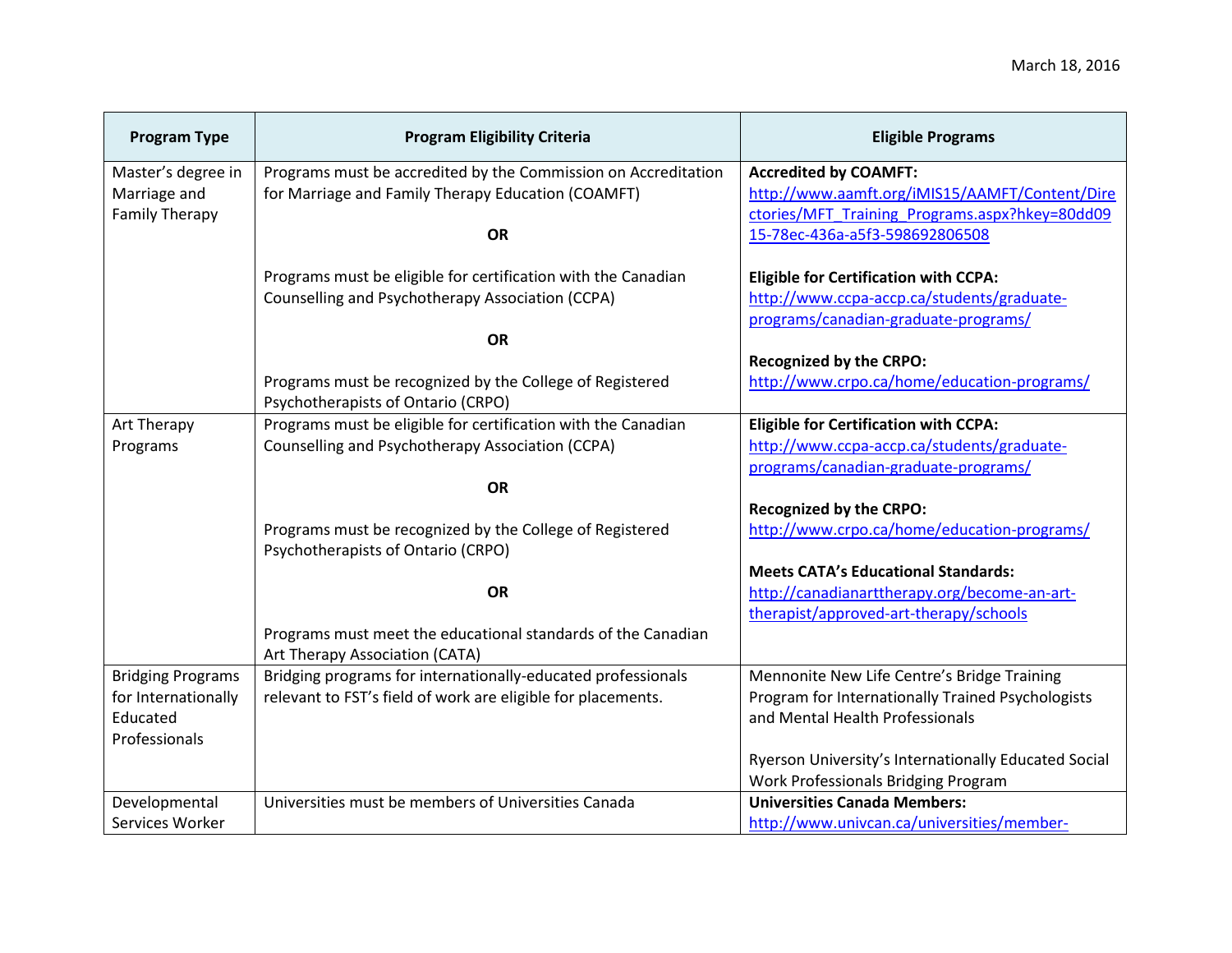| <b>Program Type</b>              | <b>Program Eligibility Criteria</b>                              | <b>Eligible Programs</b>                                                                        |
|----------------------------------|------------------------------------------------------------------|-------------------------------------------------------------------------------------------------|
|                                  | Colleges must be members of Colleges and Institutes Canada       | universities/                                                                                   |
|                                  | Note: Requirements for this program may change depending on      | <b>Colleges and Institutes Canada Member Colleges:</b>                                          |
|                                  | rules made by the new professional body, the Ontario Association | http://www.collegesinstitutes.ca/our-                                                           |
|                                  | on Developmental Disabilities (OADD)                             | members/member-directory/                                                                       |
| Other community-                 | Universities must be members of Universities Canada              | <b>Universities Canada Members:</b>                                                             |
| based Programs:                  |                                                                  | http://www.univcan.ca/universities/member-                                                      |
| Community                        | Colleges must be members of Colleges and Institutes Canada       | universities/                                                                                   |
| Worker/                          |                                                                  |                                                                                                 |
| /Community                       |                                                                  | <b>Colleges and Institutes Canada Member Colleges:</b><br>http://www.collegesinstitutes.ca/our- |
| Development<br>Worker/ Assaulted |                                                                  | members/member-directory/                                                                       |
| Women's and                      |                                                                  |                                                                                                 |
| Children's                       |                                                                  |                                                                                                 |
| Counsellor/                      |                                                                  |                                                                                                 |
| Advocate, etc.                   |                                                                  |                                                                                                 |
| Child and Youth                  | Programs must be eligible for certification with the Ontario     | <b>Eligible for Certification with OACYC:</b>                                                   |
| Worker                           | Association of Child and Youth Counsellors (OACYC).              | http://www.oacyc.org/index.php/our-                                                             |
|                                  |                                                                  | profession/cyc-education-and-training                                                           |
| <b>Addictions</b>                | Universities must be members of Universities Canada              | <b>Universities Canada Members:</b>                                                             |
| Worker/Addictions                |                                                                  | http://www.univcan.ca/universities/member-                                                      |
| and Mental Health<br>Worker      | Colleges must be members of Colleges and Institutes Canada       | universities/                                                                                   |
|                                  | <b>AND</b>                                                       | <b>Colleges and Institutes Canada Member Colleges:</b>                                          |
|                                  |                                                                  | http://www.collegesinstitutes.ca/our-                                                           |
|                                  | Programs must be approved for certification with the Canadian    | members/member-directory/                                                                       |
|                                  | Addiction Counsellors Certification Federation (CACCF)           |                                                                                                 |
|                                  |                                                                  | <b>Approved for Certification with the CACCF:</b>                                               |
|                                  |                                                                  | https://www.caccf.ca/resources                                                                  |
| <b>Master of Public</b>          | Universities must be members of Universities Canada              | <b>Universities Canada Members:</b>                                                             |
| Health/Health                    |                                                                  | http://www.univcan.ca/universities/member-                                                      |